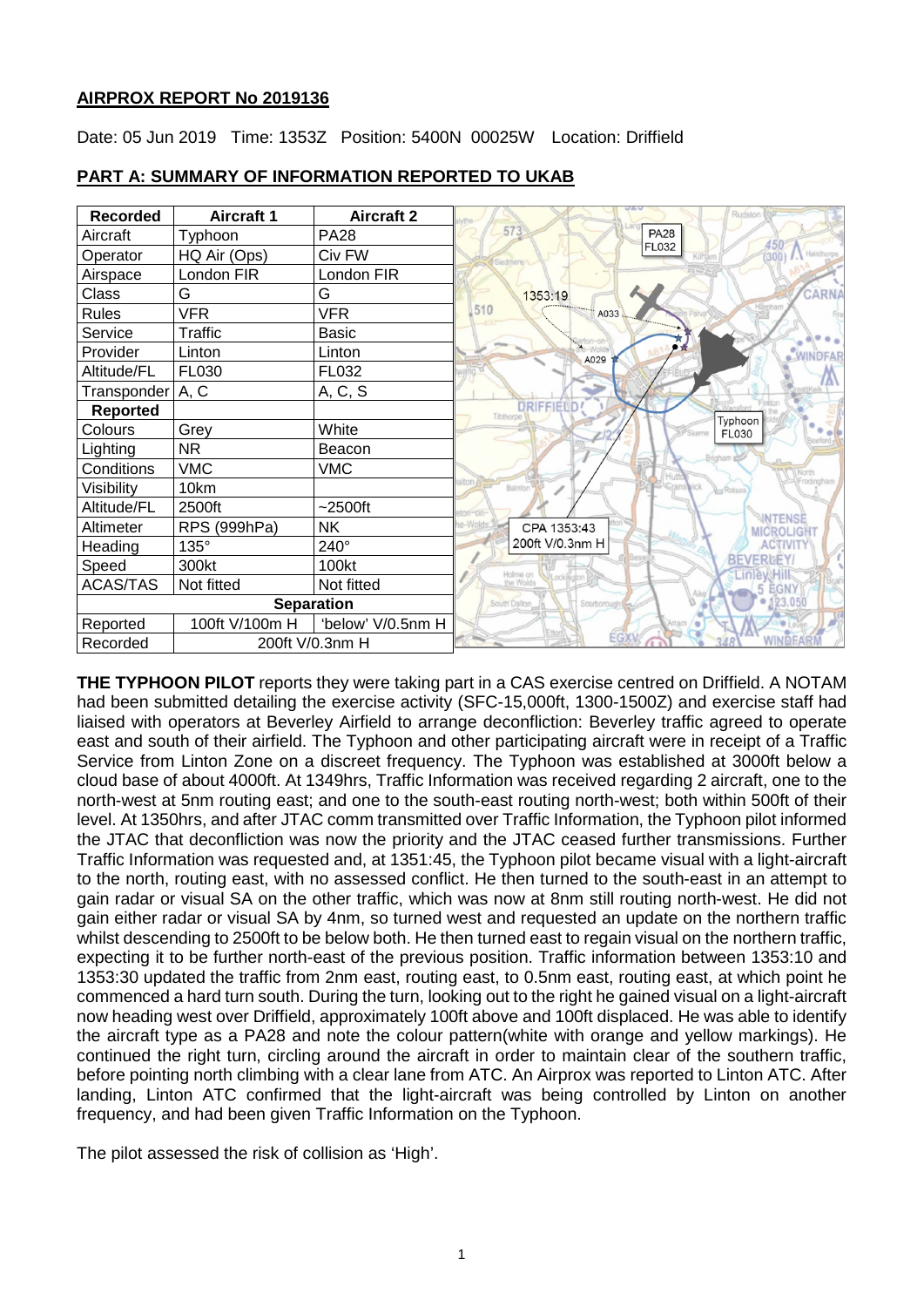**THE PA28 PILOT** reports that he was on a nav-ex and turned overhead Driffield for Selby. ATC informed him about traffic and he saw a Typhoon in front of him travelling left-to-right. He reported visual with it. The Typhoon continued turning right and it looked like it was turning towards him, but then routed behind, it was below him so no avoiding action was necessary.

[UKAB Secretariat Note: the PA28 was not operating out of Beverley]

The pilot assessed the risk of collision as 'None'.

**THE LINTON ZONE CONTROLLER** reports that on coming onto console he was given a discrete frequency and briefed about an exercise involving 3 Typhoons from Coningsby, which were to be joined by two further Typhoons later. The aircraft had been cleared into area 323J and K by Swanwick and handovers were taken directly from Coningsby. Once on frequency, the Typhoons were identified, given a Traffic Service and cleared into a general handling block surface-18,500ft, with responsibility for their own terrain separation. They were further briefed that if they entered the 323 fillets J and K, the service would become a Basic Service and were asked whether they required Traffic Information to be passed to all elements involved in the detail. Shortly after the Typhoons had taken up orbits (at different levels with the Airprox Typhoon indicating FL035 on Mode C, the others at FL135 and FL175), conflicting traffic was called to the Airprox Typhoon. The first traffic (AC1) called was on a Basic Service with Linton App and indicating FL032 to the north-west tracking east, the second (AC2) was working Humberside Radar under a Basic Service at FL035 to the south-east tracking north-west. He recalled that he started calling AC1 at 6nm and AC2 at 10nm. At times there was no response from the Typhoon, so transmissions were repeated, with occasional updates requested from the pilot. When about 1-2nm away, the Typhoon pilot reported visual with AC1 and at this time AC2 was 5nm south-east. The Typhoon pilot appeared to continue his orbit away from the traffic, so the controller focussed on updating the position of AC2. At some point AC1 changed heading and took up a west-southwest track so he called the traffic to the Typhoon pilot again, updating as much as possible (he recalled the last call being 0.5nm). The pilot called visual and informed the controller that he had passed within 75-100m of AC1 and requested a climb to 13,000ft. The climb was approved and the pilot declared an Airprox shortly afterwards.

The controller perceived the severity of the incident as 'High'.

**THE LINTON SUPERVISOR** reports the Linton LARS task had been split because of the traffic loading that the unit was about to undertake. The UHF element with the Typhoons was controlled by the Zone controller and the VHF task by the RA controller. Both controllers were working between medium to high capacity. Both controllers had been calling each other's tracks to the aircraft on frequency and he believed both pilots concerned had been visual with each other immediately prior to the Airprox being declared. He therefore considered that both controllers had been providing the correct provision of service within Traffic Service and Basic Service.

#### **Factual Background**

The weather at Linton was recorded as follows:

METAR EGXU 051521Z 20011KT 9999 FEW035 BKN045 OVC250 15/07 Q1005 NOSIG RMK BLU BLU=

The text of the Typhoon NOTAM was as follows:

```
A) EGTT B) 1906051300 C) 1906051500
```
E) Air Exer. MULTIPLE FAST JET ACFT WILL CONDUCT HIGH ENERGY MANOEUVRES IN SUPPORT OF GROUND OPS WI 5NM RADIUS 535943N 0002858W (DRIFFIELD, EAST RIDING OF YORKSHIRE). PROFILES MAY INVOLVE DYNAMIC LATERAL AND VERTICAL MANOEUVRING OF AIRCRAFT AT SPEEDS OF UP TO 450 KNOTS IAS. ACFT MAY BE UNABLE TO COMPLY WITH RAC. FOR FURTHER INFO AIC Y056/2017 REFERS. OPS CTC 07493 159227. 2019-06-0574/AS4 F) SFC G) 15000FT AMSL)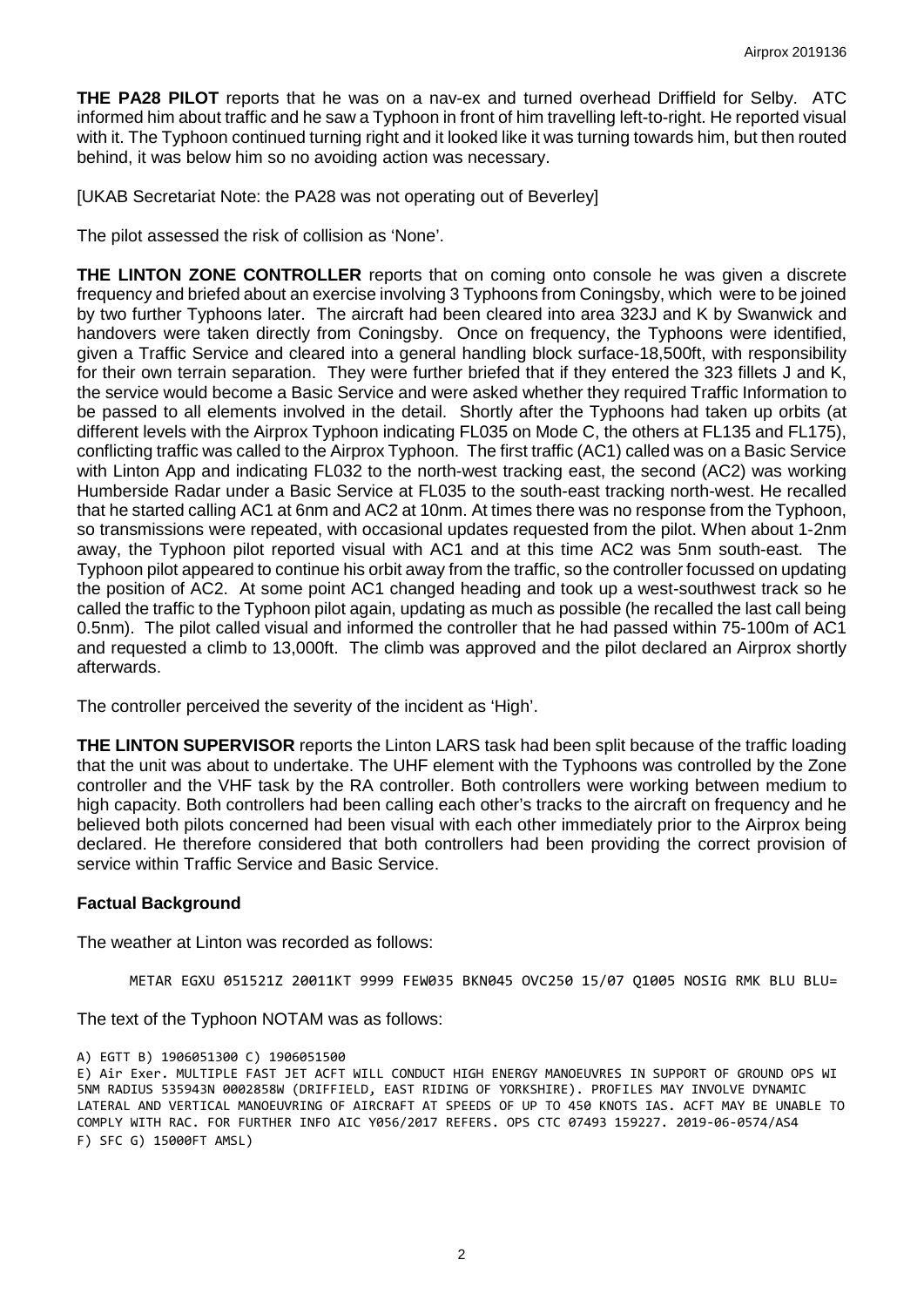#### **Analysis and Investigation**

#### **Military ATM**

The Typhoon was part of a package of aircraft conducting a CAS exercise. The exercise was the subject of a NOTAM and the Typhoon operators had conducted liaison with Hull Aero Club (Beverley, Linley Hill) to try and deconflict their respective activities. Realising that traffic levels were likely to increase; the Linton Supervisor had split out the task into Zone (UHF traffic) and LARS (VHF traffic) to decrease controller workload.

Figures 1-6 show the positions of the Typhoon and the PA28 at relevant times in the lead up to and during the Airprox. The screen shots are taken from a replay using the Claxby Radar, which is not utilised by Linton, therefore is not representative of the picture available to the controllers.

After reaching Castle Howard, the PA28 pilot took up a south-easterly heading (toward the exercise area). The Linton LARS Controller was working five aircraft at the time of the incident (analysis of the radar replay shows 4x Basic Service and 1x Traffic Service) and intensity has been assessed as medium to high due to almost constant R/T transmissions in the 8mins prior to this incident. The Linton Zone Controller was working three aircraft (all taking part in the exercise) and assessed their workload as medium but with a low complexity. At this point, separation between the aircraft was 17.5nm and 300ft (Figure 1).

The Zone Controller passed Traffic Information to the Typhoon pilot on the PA28 at 1349:02. At the same time, the Linton LARS Controller was ascertaining the intentions of another aircraft on frequency which was operating 50nm north west of the incident location. Separation at this point was 8nm and 400ft (Figure 2).



Figure 1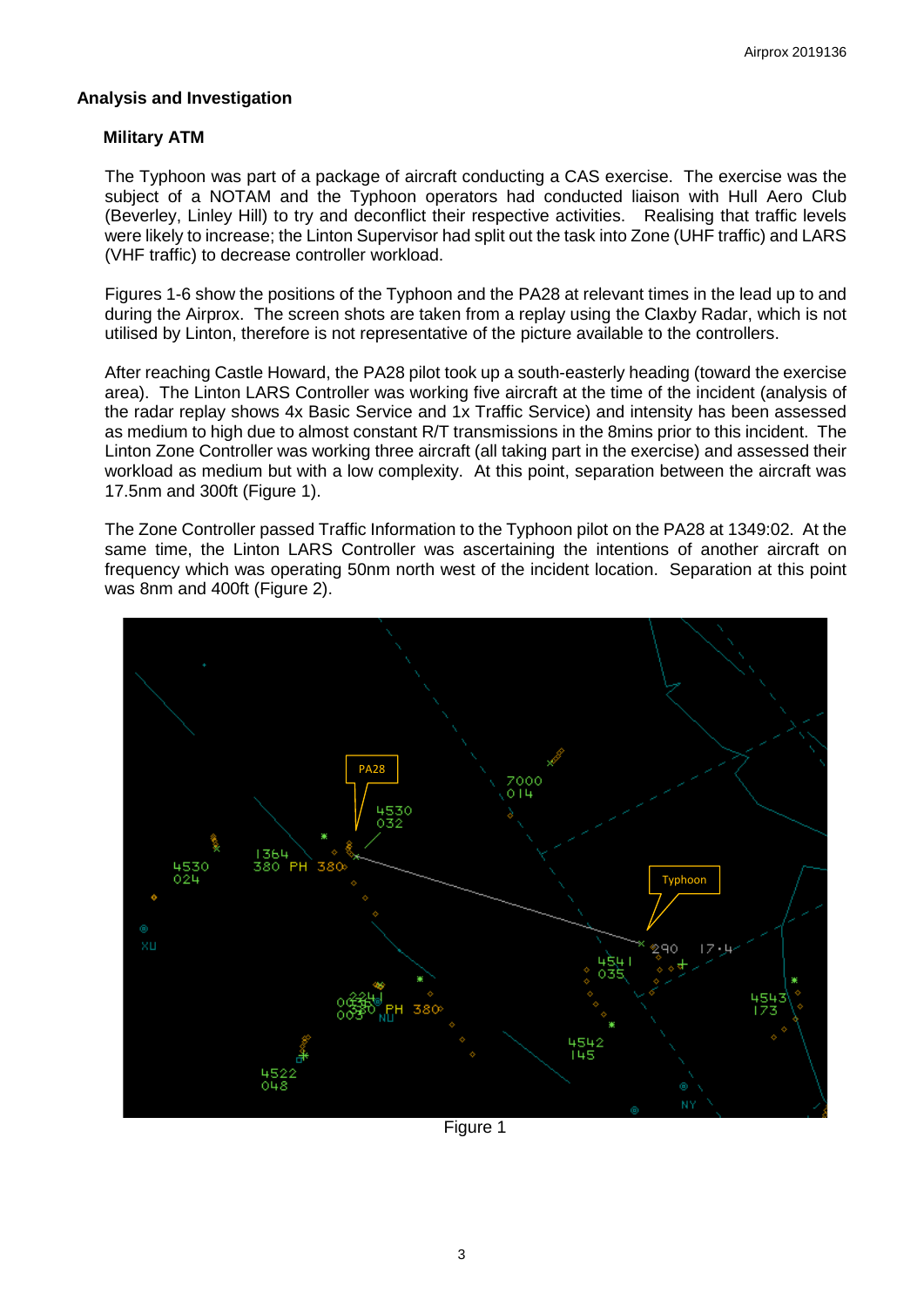

Figure 2

Traffic Information was passed to the Typhoon pilot for a second time at 1350:11 and, after some clarification, the pilot acknowledged the call. Separation at this point had decreased to 5nm and 500ft. (Figure 3).



Figure 3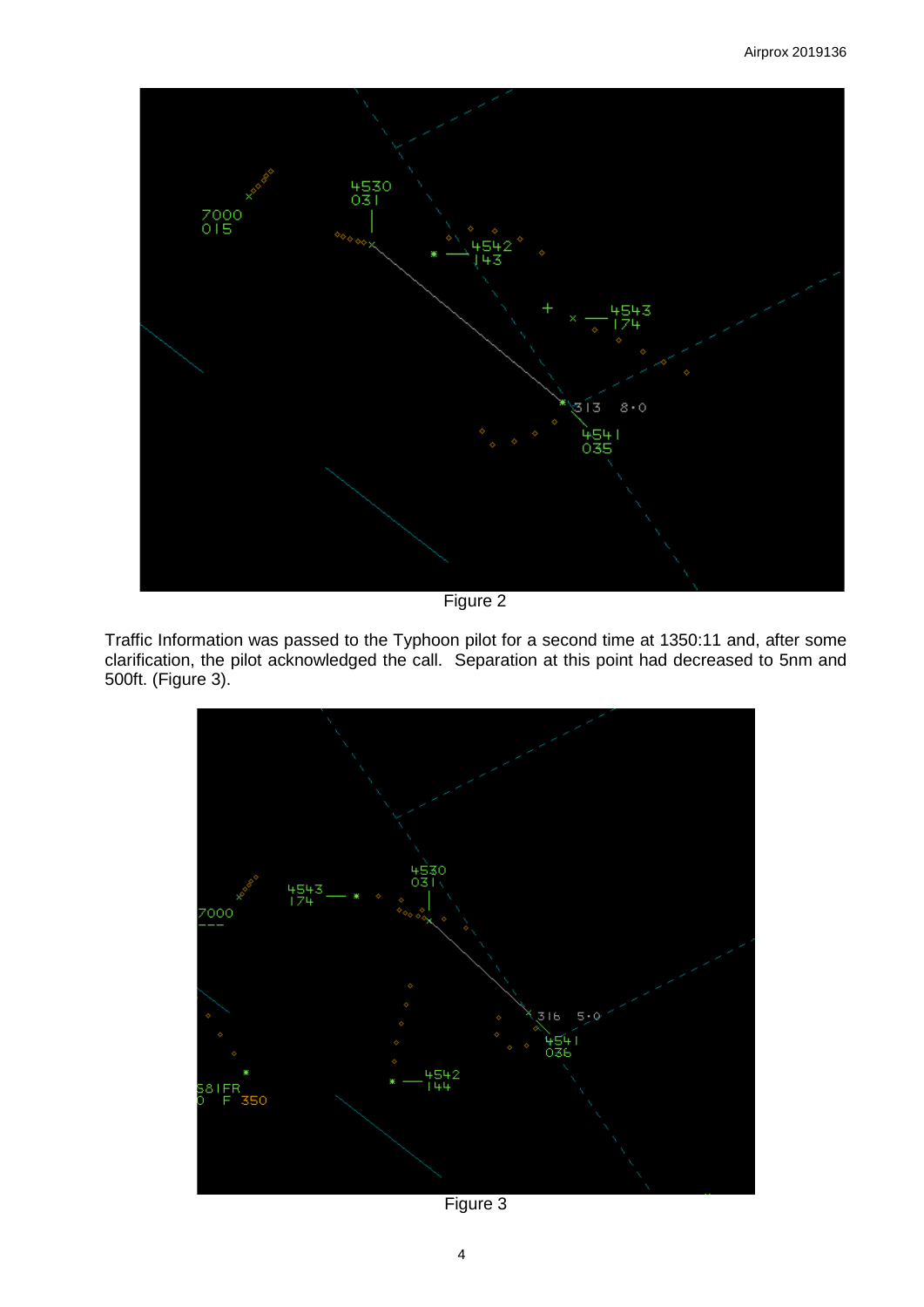Traffic Information was passed to the Typhoon pilot for a third time at 1350:31 (Figure 4). As the Typhoon was in a left-hand orbit, separation remained almost constant and at this point was 4.4nm and 600ft.



Figure 4

The Typhoon pilot requested an update on the Traffic Information at 1351:38 (Figure 5), and this was concurrent with the Linton LARS Controller passing a warning to the PA28 about the fast-jet activity. At this point both the PA28 and Typhoon pilots reported visual with each other. Separation had increased to 5.5nm and 200ft.



Figure 5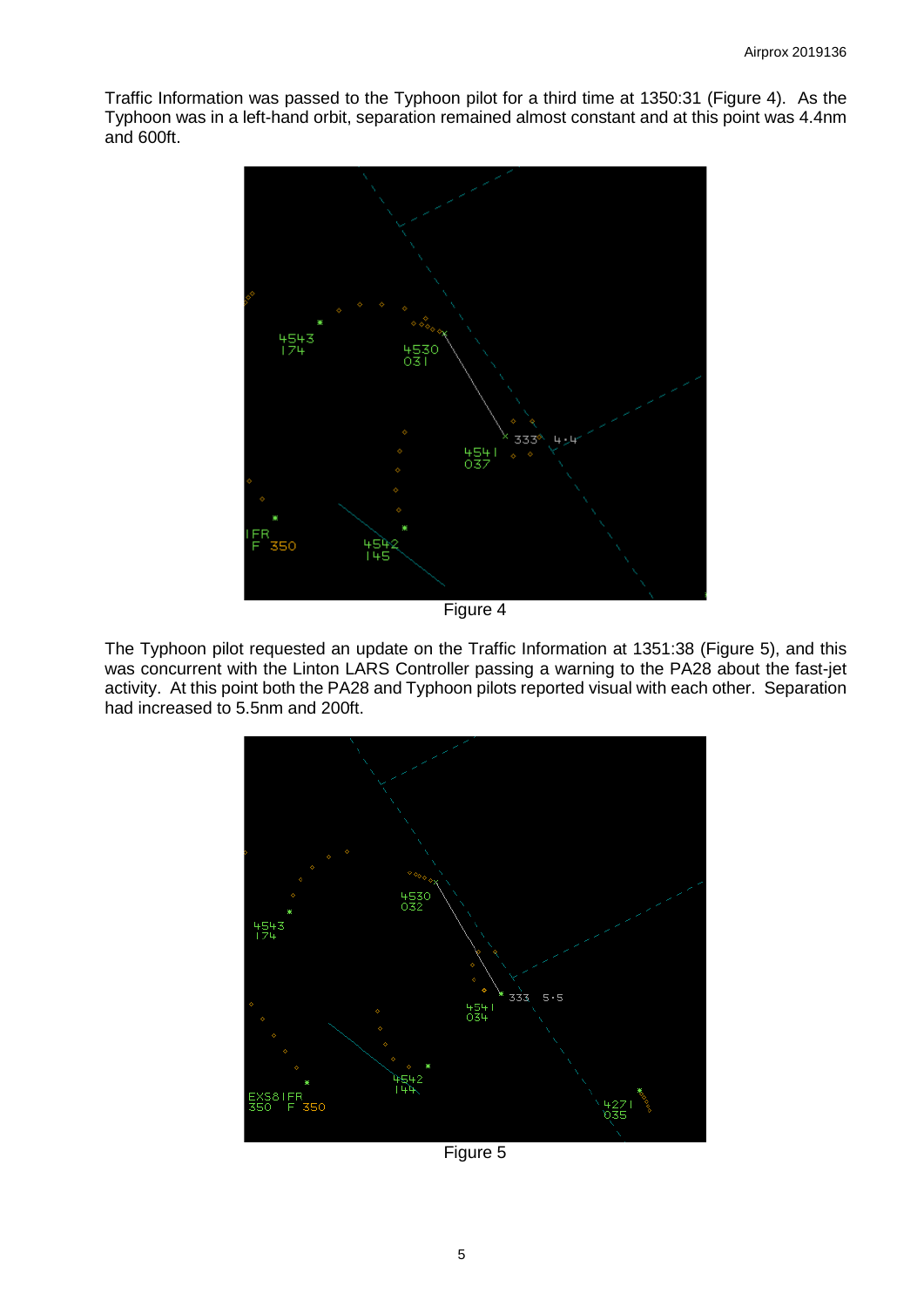

Figure 6 - CPA

The Typhoon pilot reversed his turn and commenced a right-hand orbit and, at 1353:03, again requested an update on the position of the PA28 which was provided by the Linton Zone Controller. Over the next 40secs the Linton Zone Controller provided two further updates on the position of the PA28 and the Typhoon reported visual again following the second. Traffic Information was passed on a conflictor 5nm south east and this was concurrent with CPA and the Typhoon reporting that it had come within an estimated 75-100m of the PA28. CPA occurred at 1353:43 and was measured at 0.3nm and 200ft.

The decision by the Linton Supervisor to split out tasking was sound and allowed the Linton Zone Controller the capacity to pass timely Traffic Information to the Typhoon on seven occasions during which the Typhoon pilot reported visual with the PA28 twice. The Linton LARS Controller passed generic Traffic Information to the PA28 pilot once which was enough for the PA28 pilot to become visual with the Typhoon. Given these circumstances, the actions of the controllers involved were appropriate.

### **UKAB Secretariat**

The Typhoon and PA28 pilots shared an equal responsibility for collision avoidance and not to operate in such proximity to other aircraft as to create a collision hazard<sup>[1](#page-5-0)</sup>. If the incident geometry is considered as head-on or nearly so then both pilots were required to turn to the right<sup>[2](#page-5-1)</sup>.

### **Comments**

### **HQ Air Command**

During the planning for this Exercise, staff made efforts to inform airspace users and co-ordinate activity to decrease the risk of a loss of safe separation incident. A NOTAM had been issued warning of the exercise with a contact number for further information. In addition to this, staff had contacted Beverley Airfield and arranged to deconflict activity. The Airprox Typhoon was operating under a

 $\overline{\phantom{a}}$ <sup>1</sup> SERA.3205 Proximity. MAA RA 2307 paragraphs 1 and 2.

<span id="page-5-1"></span><span id="page-5-0"></span><sup>2</sup> SERA.3210 Right-of-way (c)(1) Approaching head-on. MAA RA 2307 paragraph 13.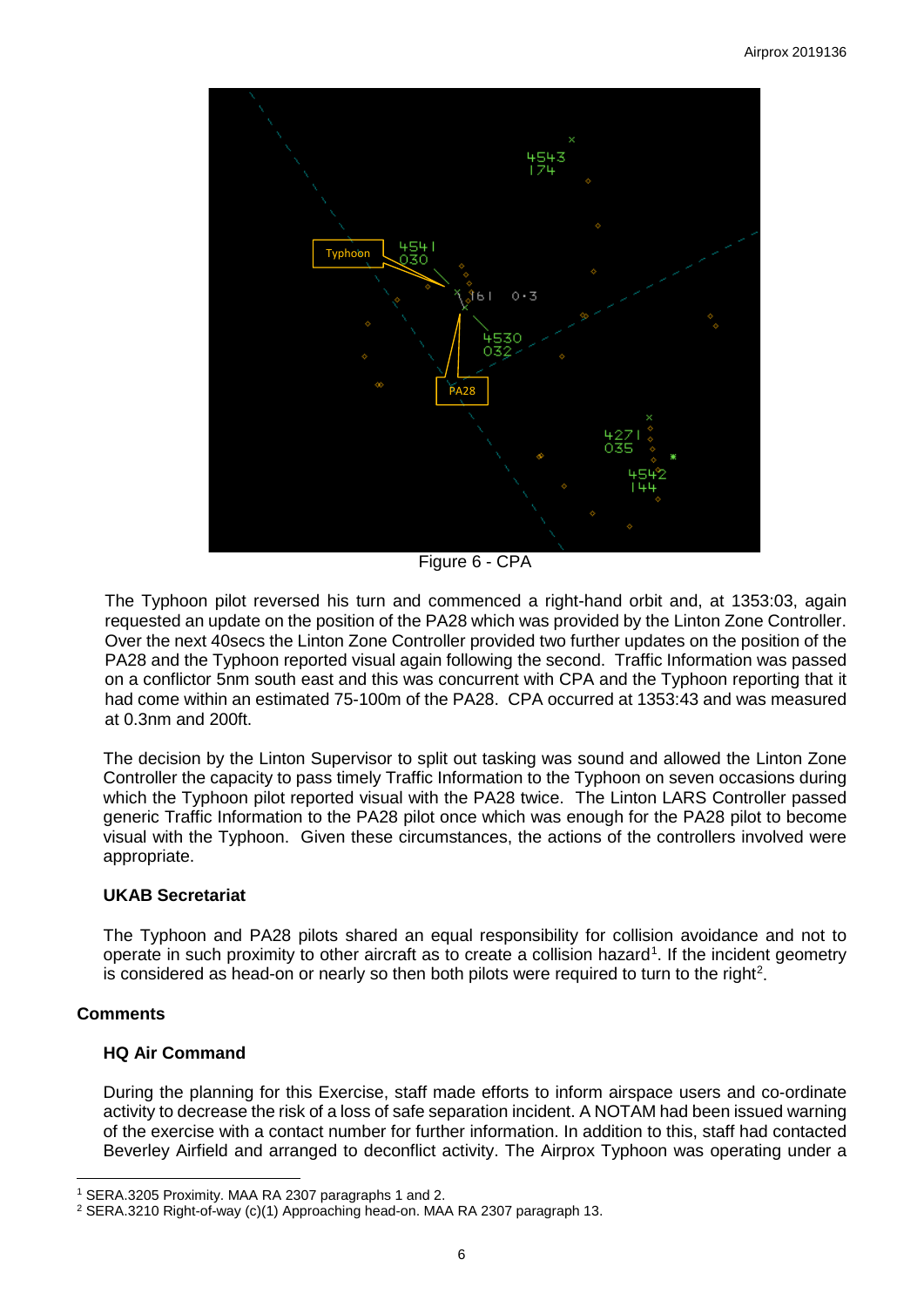high workload within the exercise scenario and had selected a Traffic Service to improve situational awareness of potential conflictions. When it became apparent that two possible conflictions existed within their vicinity, the Typhoon pilot correctly prioritised deconfliction over the exercise scenario and requested repeated updates from Linton Zone to enhance their situational awareness.

The Typhoon pilot visually acquired the Airprox PA28 and turned away to increase separation and lookout for the other contact in the vicinity. Utilising lookout and attempting to utilise on-board radar, the Typhoon made numerous horizontal manoeuvres in an attempt to increase separation with this traffic and also descended to increase vertical separation from both contacts. The pilot states that they were operating just below the cloud base and maintaining VMC criteria – to have climbed would have jeopardised the exercise and potentially reduced the SA that had already been built. Upon turning north to increase separation from the unseen contact, the Typhoon pilot was surprised to see that the PA28 had turned south, towards his position and the centre of the NOTAM'd area. The Typhoon currently has no CWS but the provision of a suitable solution remains a high priority. After the Airprox, as traffic density in the area continued to increase, a decision was made to remain above the conflicting traffic until the levels of traffic in the area subsided.

This Airprox serves as a reminder that in a dynamic scenario, situational awareness can only be maintained by continually updating the information available. Linton controllers discharged their duties well. The Typhoon pilot's efforts to maintain SA and prioritising their actions accordingly were sound, but they were caught out when a previously sighted aircraft (the PA28) made an unexpected manoeuvre. Even having made plans to notify activity, deconflict with known airspace users and with the benefit of Traffic Information, a good lookout is key to the avoidance of MAC.

## **Summary**

An Airprox was reported when a Typhoon and a PA28 flew into proximity in the overhead Driffield at 1353hrs on Wednesday 5<sup>th</sup> June 2019. Both pilots were operating under VFR in VMC, the Typhoon pilot in receipt of a Traffic Service from Linton Zone and the PA28 pilot in receipt of a Basic Service from Linton RA.

### **PART B: SUMMARY OF THE BOARD'S DISCUSSIONS**

Information available consisted of reports from the pilots of both aircraft, transcripts of the relevant RT frequencies, radar photographs/video recordings, reports from the air traffic controllers involved and reports from the appropriate ATC and operating authorities. Relevant contributory factors mentioned during the Board's discussions are highlighted within the text in bold, with the numbers referring to the Contributory Factors table displayed in Part C.

The Board first looked at the actions of the Typhoon pilot. He was involved in a CAS exercise which had been NOTAM'd and, although the pilots knew that that didn't mean that the area was segregated for them, the intention was to warn other pilots from transiting through if possible. Exercise planners had also liaised with local clubs likely to transit through the area to pre-warn them about the Typhoons. Members noted that the Typhoon pilot was receiving a Traffic Service from Linton and the controller had called the PA28 to him. Concerned about its proximity the Typhoon pilot called off the exercise, for which the Board commended him. Members with military fast-jet experience acknowledged that he wouldn't want to climb to get out of the way of the traffic because that would have put him in cloud which would made resuming the exercise more complicated. Instead, he chose to descend slightly for separation and, once visual with the PA28, turned onto north and then further onto east to use his radar to try to become visual with the southerly track. Unfortunately, he lost sight of the PA28, only regaining it when the PA28 pilot also turned onto south and the Airprox occurred (**CF3**). Depending on the weather conditions, members wondered whether a better option for the Typhoon pilot might have been to have remained below cloud but temporarily transit away from the area until the traffic had passed through, rather than orbit in a location where other traffic was known to be converging. Because he was orbiting, the Board agreed that even if the PA28 had not turned onto south, it was likely that the Typhoon would have caught it up with it and conflicted anyway (**CF2**).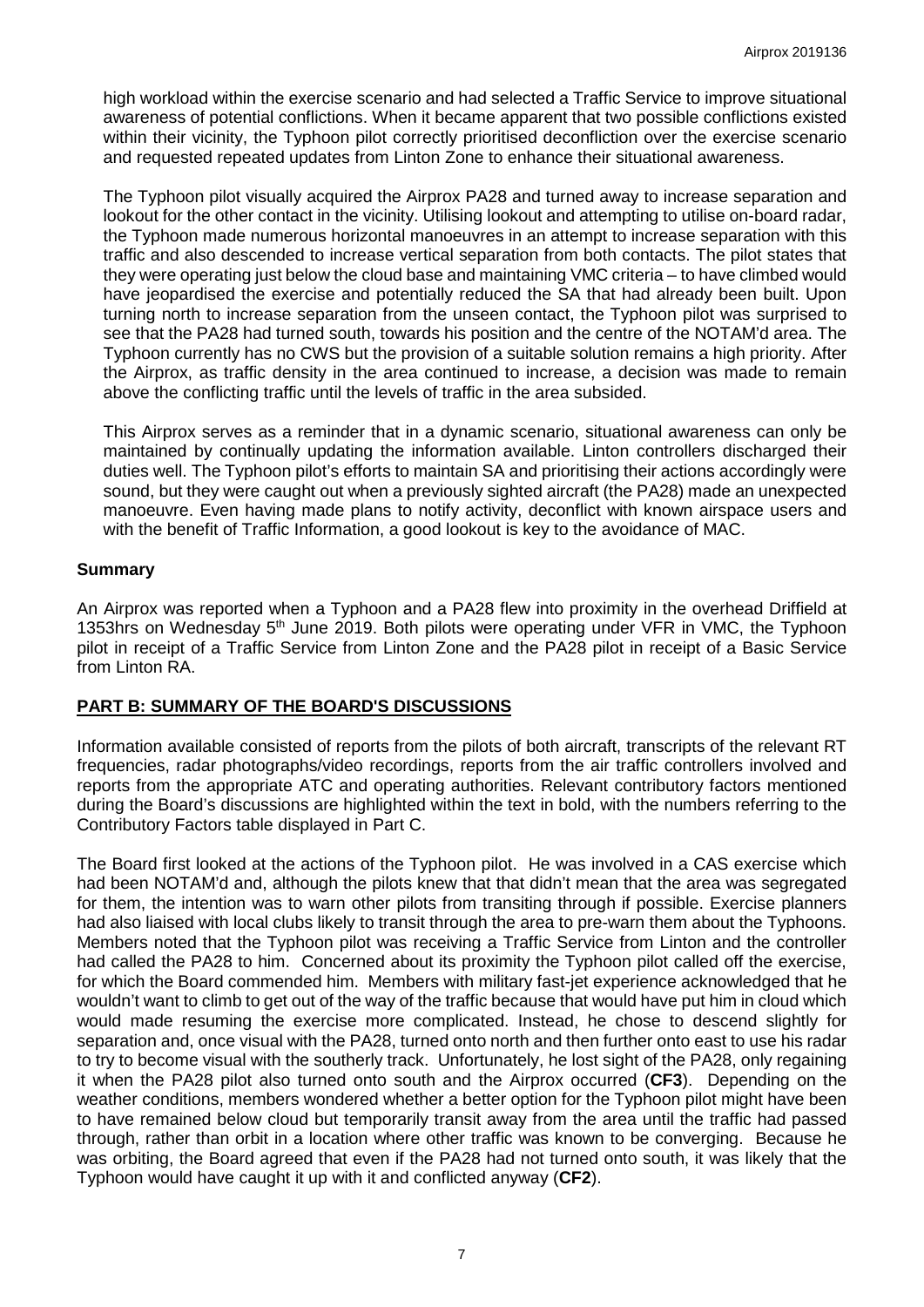Turning to the PA28 pilot, members wondered whether he was aware of the NOTAM detailing the Typhoons' activity and, if he had, they agreed that he should have assimilated that there might be a problem for his planned routing over Driffield. Although he was not required to remain clear of the area, the NOTAM stated that the Typhoons were conducting dynamic vertical and lateral manoeuvring at high speed, and only for a two-hour window, so members thought he would have been wise to have either delayed or planned to avoid this location (**CF1**). Furthermore, although he was receiving only a Basic Service from Linton, he had been given Traffic Information about the Typhoon at 5.5nm range and had called visual with it, even more reason to avoid its operating area if he could. As it was, the PA28 pilot perceived that there was no confliction (**CF4**), although he could not be certain that the Typhoon pilot had seen him, and members thought that he probably would not have been able to take effective avoiding action if the Typhoon had got any closer. Some members thought that he had perhaps based this assessment that there was no confliction on the mistaken belief that the Typhoon pilot was avoiding his aircraft.

Finally, the Board looked at the role that ATC had played. They noted that the Linton LARS controller gave Traffic Information to the PA28 pilot even though he was only a Basic Service. Some members wondered whether he could also have told the Zone controller that the PA28 was planning on turning at Driffield although, given that his workload was assessed as medium-to-high and there had been near constant RT transmissions in the 8mins leading up to the incident, it was acknowledged that he may not have had time to pass such information. For his part, the Zone controller was also quite busy, but was solely providing a service to the exercise Typhoons. Given that he passed the Typhoon pilot Traffic Information 7 times on the PA28, the Board thought that there was little more he could have done.

The Board then discussed the risk. Given the dynamics of the situation, some members thought that there was an element of collision risk involved, especially because the Typhoon pilot had lost sight of the PA28 and had unknowingly turned 'blind' towards it. However, following a prolonged discussion, it was agreed that although safety had been degraded, the Typhoon pilot had previously suitably increased the vertical separation when he became aware of the other aircraft and, albeit only 200ft below, this had been enough to ensure that there had been no risk of collision. Accordingly, the risk was assessed as Category C.

# **PART C: ASSESSMENT OF CONTRIBUTORY FACTORS AND RISK**

### Contributory Factors:

|           | 2019136                                                        |                                            |                                                      |  |  |
|-----------|----------------------------------------------------------------|--------------------------------------------|------------------------------------------------------|--|--|
| <b>CF</b> | Factor                                                         | <b>Description</b>                         | Amplification                                        |  |  |
|           | <b>Flight Elements</b>                                         |                                            |                                                      |  |  |
|           | • Tactical Planning and Execution                              |                                            |                                                      |  |  |
|           | <b>Human Factors</b>                                           | • No Decision/Plan                         | Inadequate planning                                  |  |  |
|           | • Situational Awareness of the Conflicting Aircraft and Action |                                            |                                                      |  |  |
| 2         | Contextual                                                     | • Situational Awareness and Sensory Events | Generic, late, no or incorrect Situational Awareness |  |  |
|           | • See and Avoid                                                |                                            |                                                      |  |  |
| 3         | Human Factors                                                  | • Monitoring of Other Aircraft             | Late-sighting by one or both pilots                  |  |  |
| 4         | <b>Human Factors</b>                                           | • Perception of Visual Information         | Pilot perceived there was no conflict                |  |  |

Degree of Risk: C.